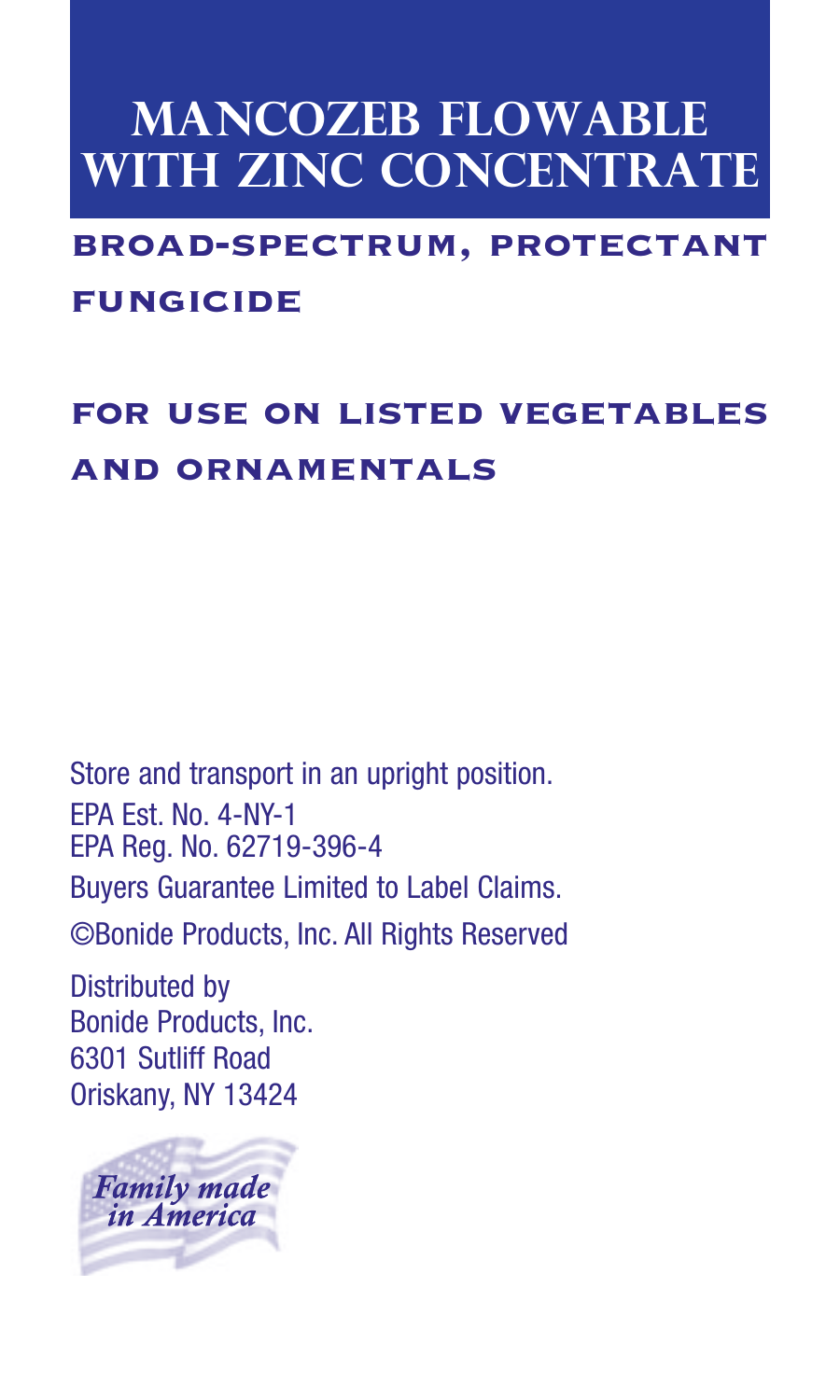## **DIRECTIONS FOR USE**

It is a violation of Federal law to use this product in a manner inconsistent with its labeling. Read all Directions for Use carefully before applying.

Do not apply this product in a way that will contact workers or other persons, either directly or through drift. Only protected handlers may be in the area during application. For any requirements specific to your state or tribe, consult the agency responsible for pesticide regulation.

#### **ASPARAGUS**

Controls Cercospora leaf spot rust - Mix 4 tsp. per gal. Start applications when rust first appears and repeat at 10 day intervals. Four applications are usually sufficient. Apply only on asparagus ferns after spears have been harvested. Do not apply within 120 days of harvest in California and Arizona or within 180 days in all other states. Do not make more than 4 applications per season.

#### **CORN (SWEET AND POPCORN)**

Controls Common rust, Helminthosporium leaf blight - Mix 3 tsp. per gal. Use sufficient water for thorough coverage. Start applications when disease first appears and repeat at 4 to 7 day intervals. Do not apply within 7 days of harvest. Do not feed treated forage to livestock. Do not make more than 15 applications per season.

## **CUCUMBERS**

Controls Anthracnose, Cercospora leaf spot, Downy mildew, Gummy stem blight, Scab - Mix 4 to 5 tsp. per gal. Start applications when plants are in the two-leaf stage and repeat at 7 to 10 day intervals. Use sufficient water and direct spray to provide thorough coverage of both upper and lower leaf surfaces. Do not apply within 5 days of harvest. Do not make more than 8 applications per season.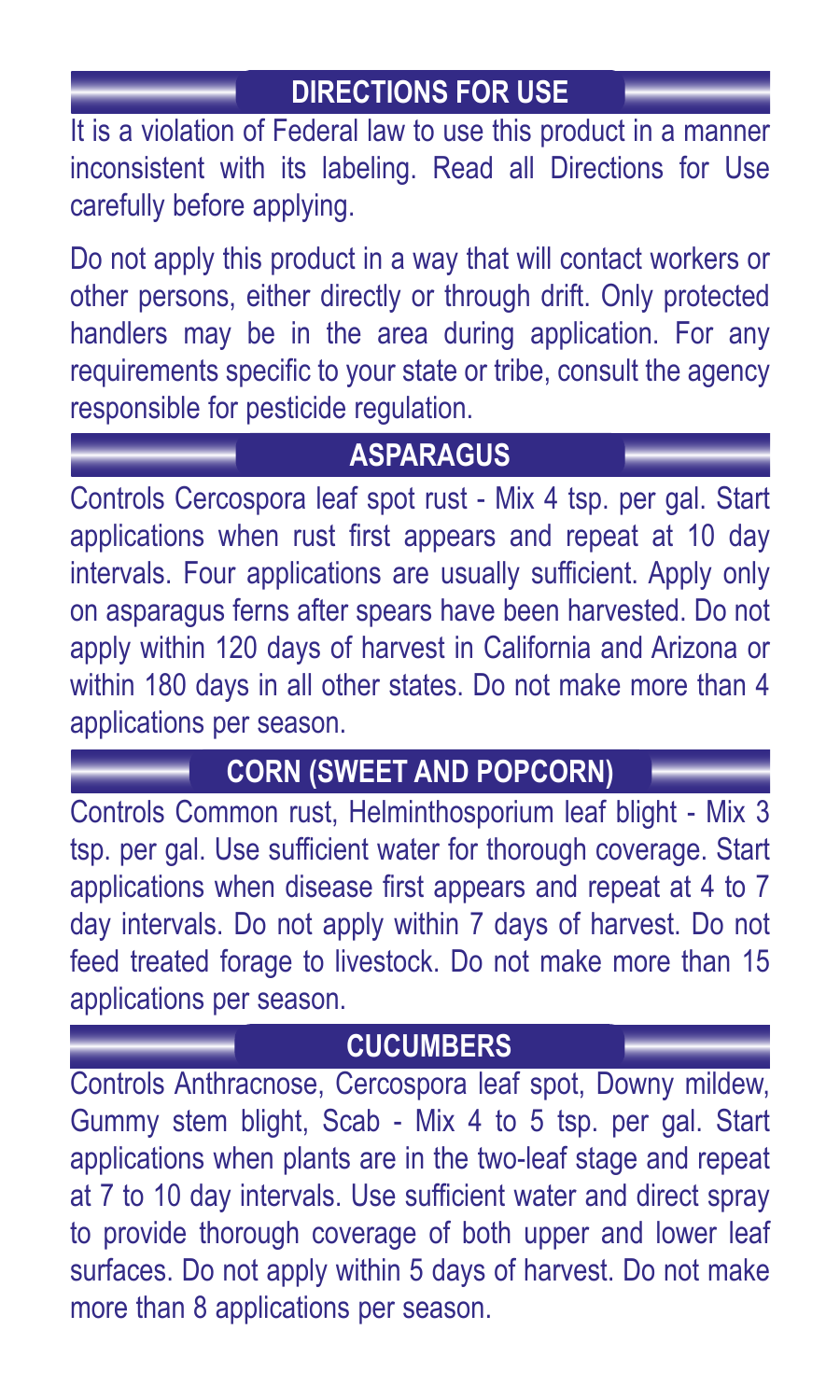#### **MELONS (CANTALOUPE, CASABA, CRENSHAW, HONEYDEW, MUSKMELON)**

Controls Alternaria leaf spot, Anthracnose, Downy mildew, Gummy stem blight - Mix 4 to 5 tsp. per gal. Start applications when plants are in the two-leaf stage and repeat at 7 to 10 day intervals. Use sufficient water and direct spray to provide thorough coverage of both upper and lower leaf surfaces. Do not apply within 5 days of harvest. Do not make more than 8 applications per season.

## **ONIONS (DRY BULB)**

Controls Botrytis leaf blight, Downy mildew, Neck rot, Purple blotch - Mix 5 tsp. per gal. Follow a protective spray schedule starting when diseases are first reported in the area and repeat at 7 day intervals throughout the season. Do not allow spray or drift to contact bulbs after lifting from soil. Do not apply within 7 days of harvest. Do not apply to exposed bulbs. Do not make more than 10 applications per season.

#### **POTATOES**

Controls Early blight, Late blight - Mix 2 to 4 tsp. per gal. Begin applications when plants are 4 to 6 inches high. Repeat applications at 5 to 10 day intervals. It is recommended that this product be used within an Integrated Pest Management Program. Also, vine-kill should occur 14 days before harvest. Do not apply within 3 days of harvest in CT, DE, ME, MA, MI, NH, NY, OH, PA, RI, VT, and WI, and at least 14 days elsewhere. Do not make more than 7 applications per season.

## **SQUASH (SUMMER)**

Controls Downy mildew, Anthracnose - Mix 4 to 5 tsp. per gal. Start applications when plants are in the two-leaf stage and repeat at 7 to 10 day intervals. Use sufficient water and direct spray to provide thorough coverage of both upper and lower leaf surfaces. Do not apply within 5 days of harvest. Do not make more than  $8$  applications per season.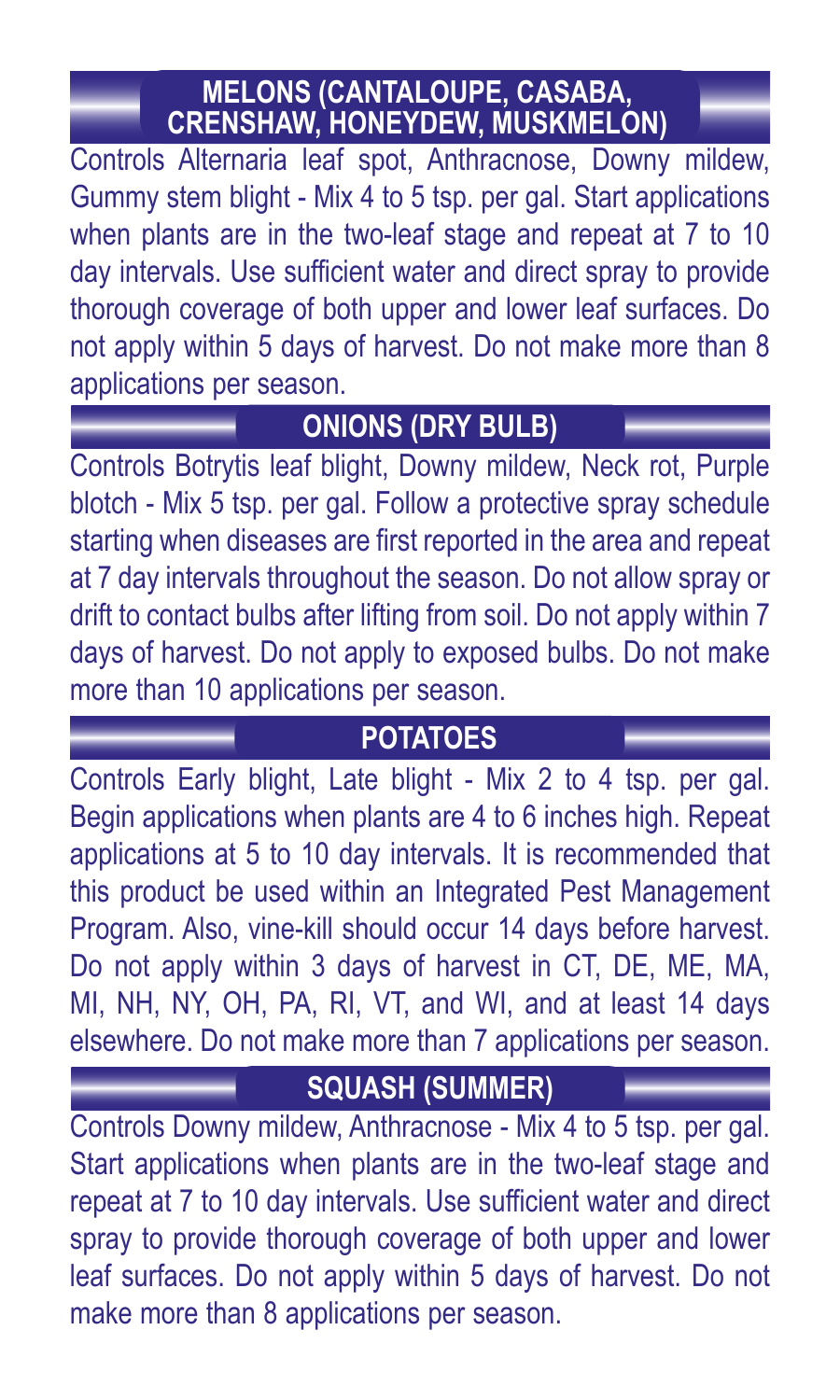## **TOMATOES**

Controls Anthracnose, Early blight, Gray leaf spot, Late blight, Leaf mold, Septoria leaf spot - Mix 3 to 5 tsp. per gal. Start applications when seedlings emerge or transplants are set and repeat at 7 to 10 day intervals throughout the season. Do not apply within 5 days of harvest. Do not make more than 7 applications per season.

#### **GRAPES**

Controls Black rot, Bunch rot, Phomopsis, Downy mildew - Mix 3 to 4 tsp. per gal. Apply in sufficient water to provide thorough coverage starting when new shoots are  $\frac{1}{2}$  to 1  $\frac{1}{2}$  inches long. Repeat when shoots are 3 to 5 inches long, when shoots are  $8$  to  $10$  inches long, and then at  $7$  to  $10$  day intervals until fruit is set or 66 days before harvest. For late season control of black rot, deadarm and downy mildew, the use of other approved and recommended fungicides is suggested. In California, do not apply after bloom. In other areas, do not apply within 66 days of harvest. Do not make more than 3 applications per season.

## **ORNAMENTALS**

Begin spraying when plants are well leafed out or at first sign of disease, in a full coverage spray at 7 to 10 day intervals throughout the season or follow State Extension Service recommendations. Do not use for food or feed purposes. **Application rate:** 3 tsp. per gallon

#### **AZALEAS**

Controls Cylindrocladium rot, Petal blight, Phytopthora twig and bud blight. For Azalea apply in a full coverage spray, 2 to 3 times a week, while flowers are opening. Direct spray into flowers and thoroughly spray ground under bushes.

#### **BEGONIA**

Controls Botrytis blight.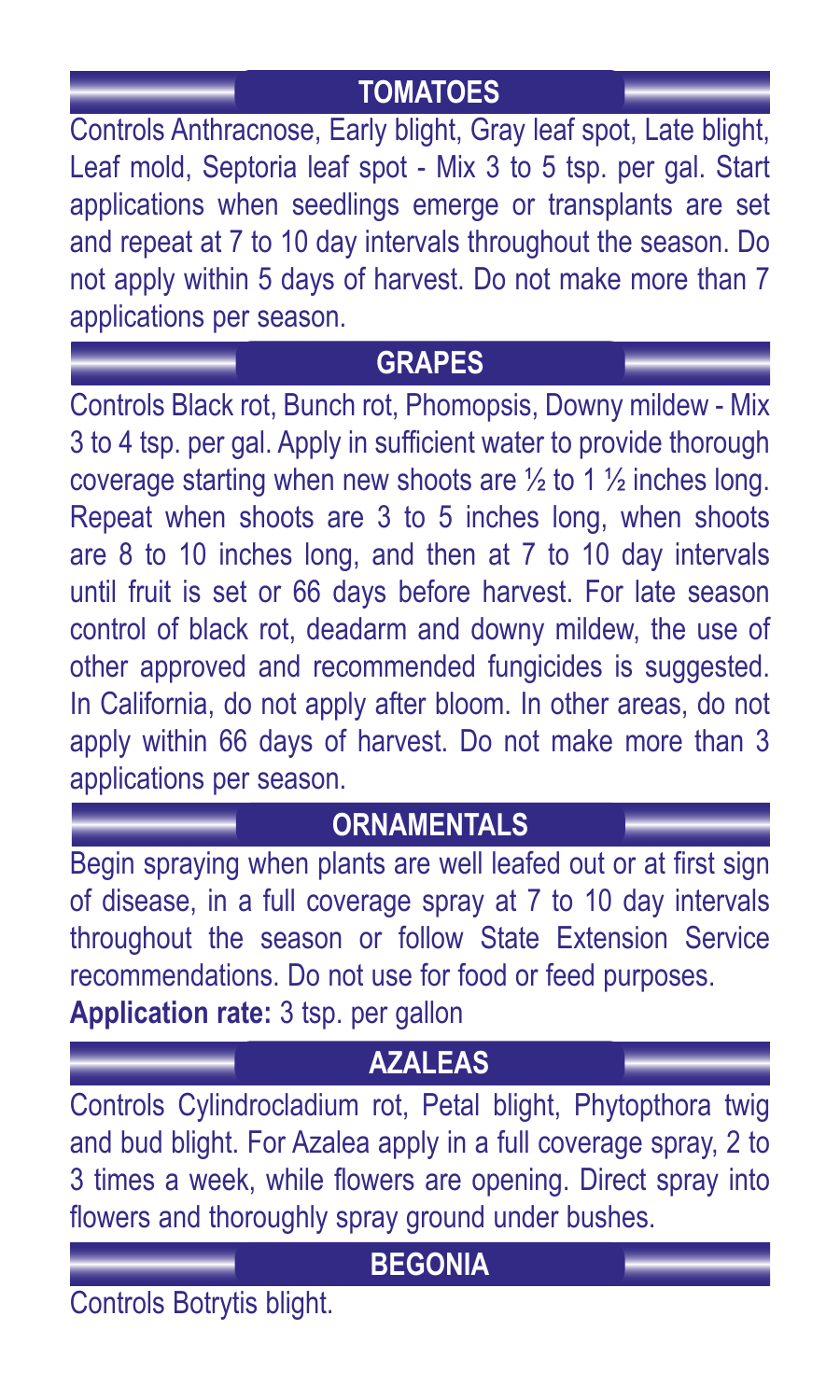## **CHRYSANTHEMUM**

Controls Ascochyta blight, Botrytis petal spot, Rust. Apply twice weekly during blooming period.

| <b>GERANIUM</b>                                                                                                                                                                                                               |
|-------------------------------------------------------------------------------------------------------------------------------------------------------------------------------------------------------------------------------|
| <b>Controls Rust.</b>                                                                                                                                                                                                         |
| LILY                                                                                                                                                                                                                          |
| Controls Botrytis blight.                                                                                                                                                                                                     |
| <b>PEONY</b>                                                                                                                                                                                                                  |
| Controls Botrytis blossom blight, Phytophthora blight. For<br>peonies apply in early spring and early fall, drenching soil<br>around plants as well as the foliage. Promptly destroy all<br>infected plant parts.             |
| <b>RHODODENDRON</b>                                                                                                                                                                                                           |
| Controls Cercospora leaf spot, Discosia leaf spot, Petal blight.<br>Apply in a full coverage spray, 2 to 3 times a week, while<br>flowers are opening. Direct spray into flowers and thoroughly<br>spray ground under bushes. |
| <b>ROSE</b>                                                                                                                                                                                                                   |

Controls Black spot, Cercospora leaf spot, Rust.

## **ZINNIA**

Controls Alternaria leaf blight.

**SHAKE WELL BEFORE USE:** Grasp container and mix contents with a twisting motion followed by inverting. Repeat this  $action 5 to 50 times to ensure product is completely$ resuspended.#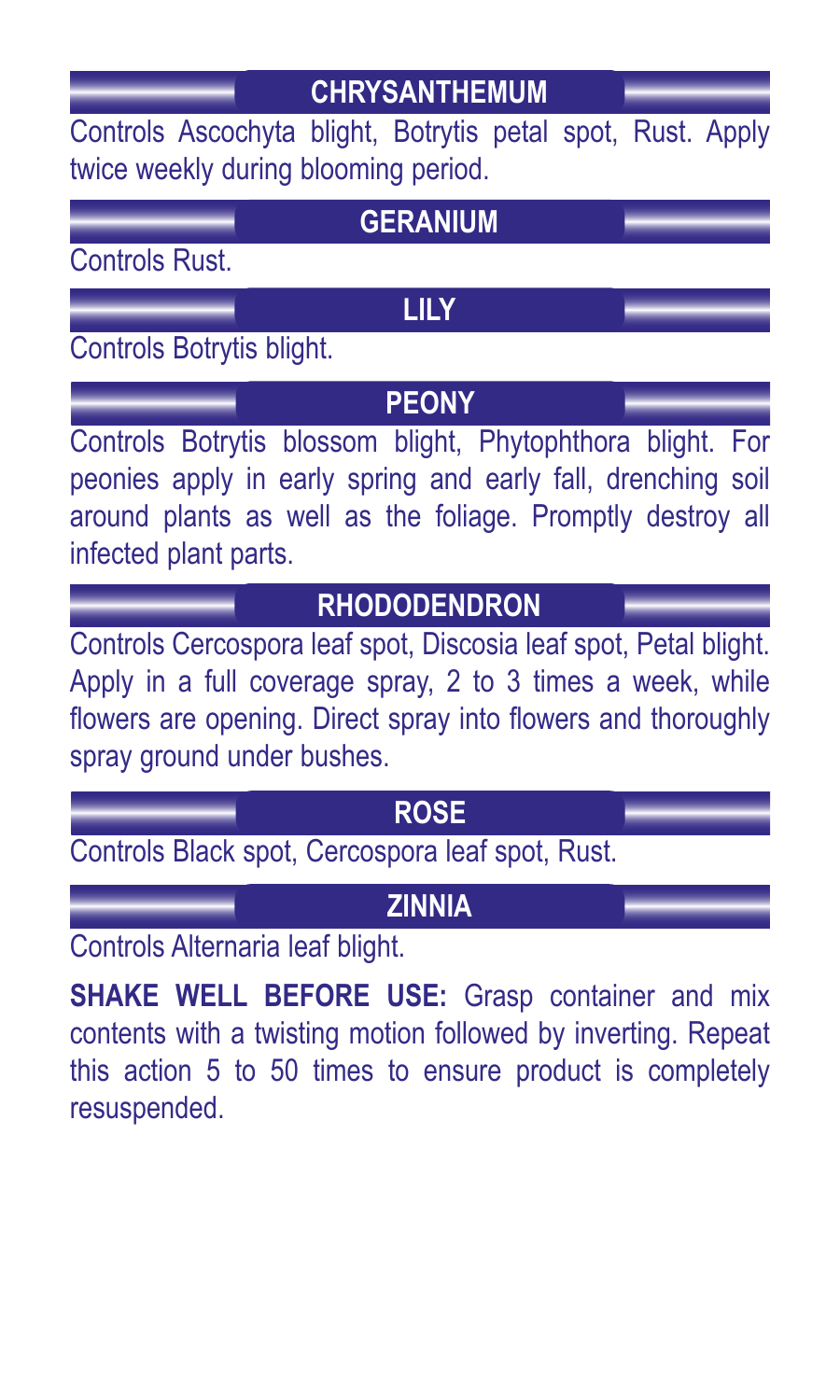#### **STORAGE AND DISPOSAL**

Do not contaminate water, food or feed by storage or disposal.

**Pesticide Storage:** Keep from freezing. Store in a cool, well ventilated area, but not below 32˚F. Do not allow to become overheated in storage. This may bring on chemical changes that will impair the fungicidal effectiveness. Keep container closed when not in use.

**Pesticidal Disposal:** Wastes resulting from the use of this product may be disposed of on-site or at an approved waste disposal facility.

**Container Disposal:** Triple rinse (or equivalent). Then puncture and dispose of in a sanitary landfill, by incineration, or, if allowed by State and local authorities, by burning. If burned, stay out of smoke.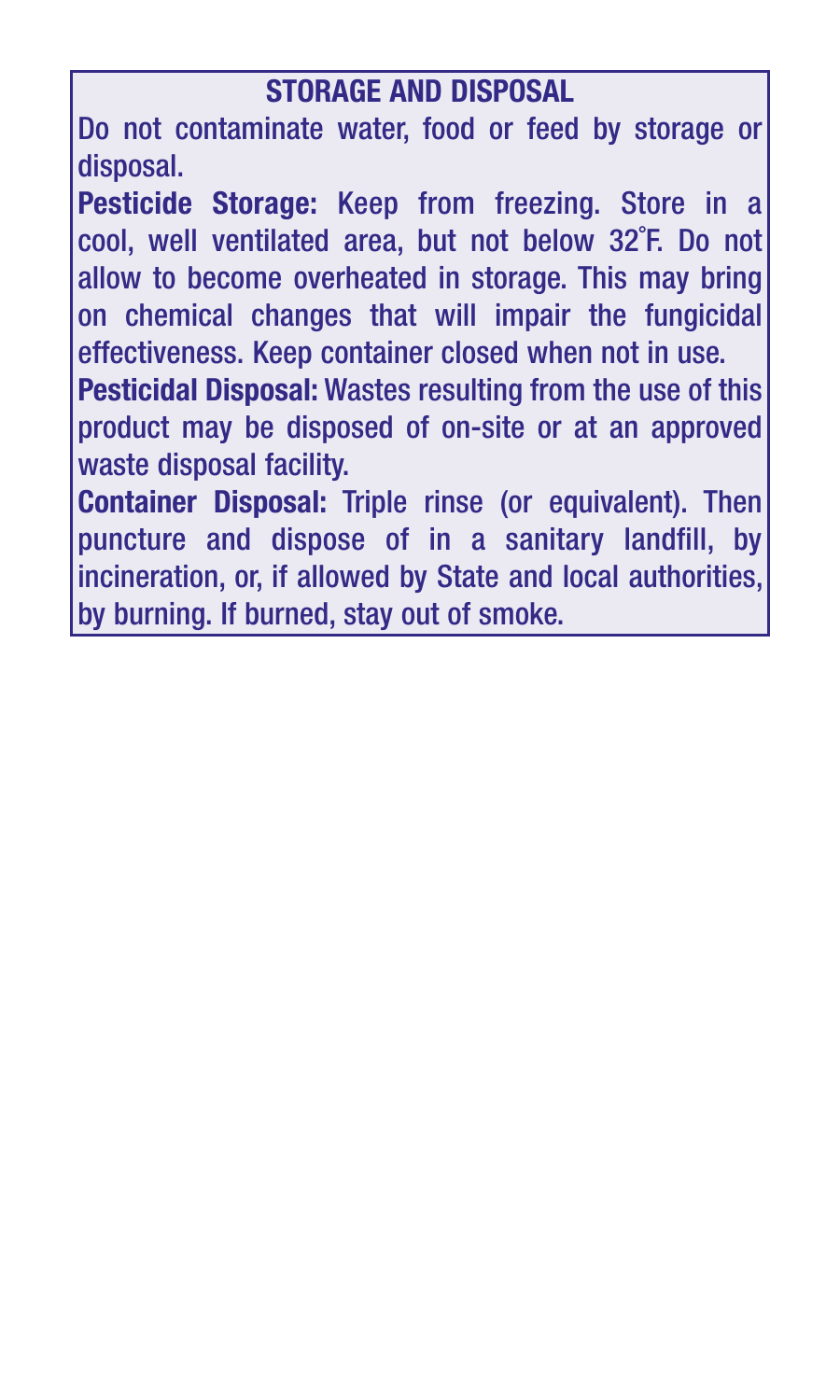| <b>FIRST AID</b>                                           |                                                |
|------------------------------------------------------------|------------------------------------------------|
| If inhaled:                                                | Move person to fresh air.                      |
|                                                            | • If person is not breathing, call 911 or an   |
|                                                            | ambulance, then give artificial respiration,   |
|                                                            | preferably mouth-to-mouth if possible.         |
|                                                            | • Call a poison control center or doctor for   |
|                                                            | further treatment advice.                      |
| If in eyes:                                                | . Hold eye open and rinse slowly and gently    |
|                                                            | with water for 15-20 minutes.                  |
|                                                            | • Remove contact lenses, if present, after the |
|                                                            | first 5 minutes, then continue rinsing eye.    |
|                                                            | . Call a poison control center or doctor for   |
|                                                            | treatment advice.                              |
| If on skin                                                 | • Take off contaminated clothing.              |
| or clothing:                                               | • Rinse skin immediately with plenty of        |
|                                                            | water for 15-20 minutes.                       |
|                                                            | • Call a poison control center or doctor for   |
|                                                            | treatment advice.                              |
| <b>If</b>                                                  | • Call a poison control center or doctor       |
| swallowed:                                                 | immediately for treatment advice.              |
|                                                            | . Have person sip a glass of water if able     |
|                                                            | to swallow.                                    |
|                                                            | . Do not induce vomiting unless told to do so  |
|                                                            | by a poison control center or doctor.          |
|                                                            | . Do not give anything by mouth to an          |
|                                                            | unconscious person.                            |
| <b>HOT LINE NUMBER</b>                                     |                                                |
| Have the product container or label with you when calling  |                                                |
| a poison control center or doctor, or going for treatment. |                                                |
| You may also contact 1-800-992-5994 for emergency          |                                                |
| medical treatment information.                             |                                                |